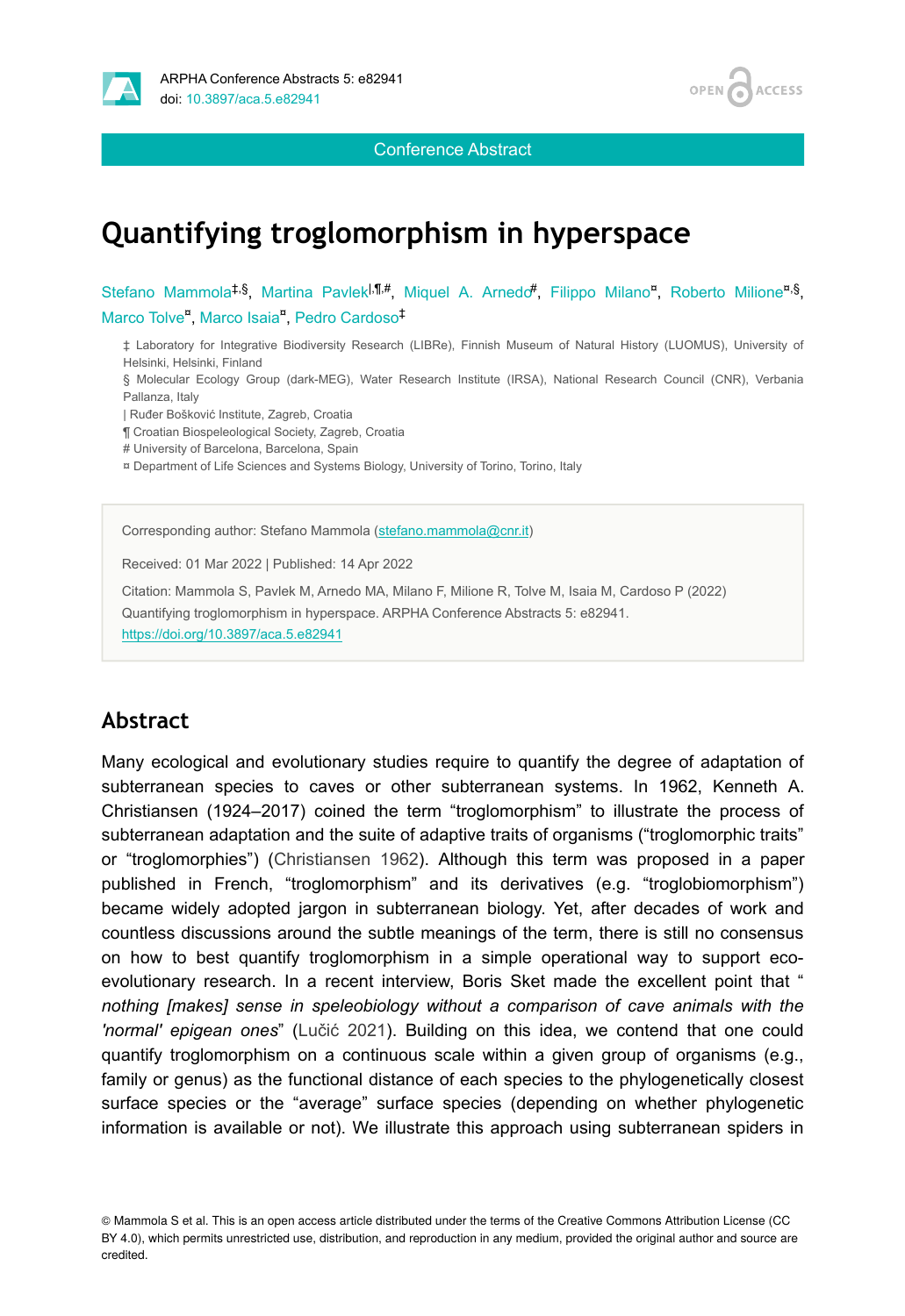the genus *Troglohyphantes*, a well-studied group for which both a phylogeny and functional traits are available [\(Isaia et al. 2017](#page-2-2), [Mammola et al. 2020](#page-2-3))*.* We tested two approaches: i) quantifying adaptation as the morphological distance of each species to the phylogenetically closest surface-dwelling relative; ii) using a kernel density n-dimensional hypervolume (*sensu* [Blonder et al. 2014\)](#page-2-4) to construct the morphospace occupied by all surface-dwelling species of *Troglohyphantes*, and quantifying the degree of adaptation of subterranean species as their distance from the centroid of this "average" surface species. To test the effectiveness of these alternative methods, we compare how functional distance varies in relation the habitat occupied by each species (deep caves vs cave entrances vs interstitial habitats) and its range size. We suggest our approach could be applied to any group of subterranean organisms for which a surface relative is known, allowing to explore a range of questions on the degree to which the specialization of a given community relates to local environmental conditions, interspecific interactions, and more.

## **Keywords**

Arachnida; Araneae; Functional trait; hypervolume; Subterranean adaptation; multidimensional morphospace

### **Presenting author**

Stefano Mammola

## **Funding program**

Horizon 2020 Marie Sklodowska-Curie Individual Fellowships program (H2020-MSCA-IF-2019).

### **Grant title**

Project CAWEB "**Testing macroecological theory using simplified systems**" (project number 882221)

## **Hosting institution**

Finnish Museum of Natural History – University of Helsinki